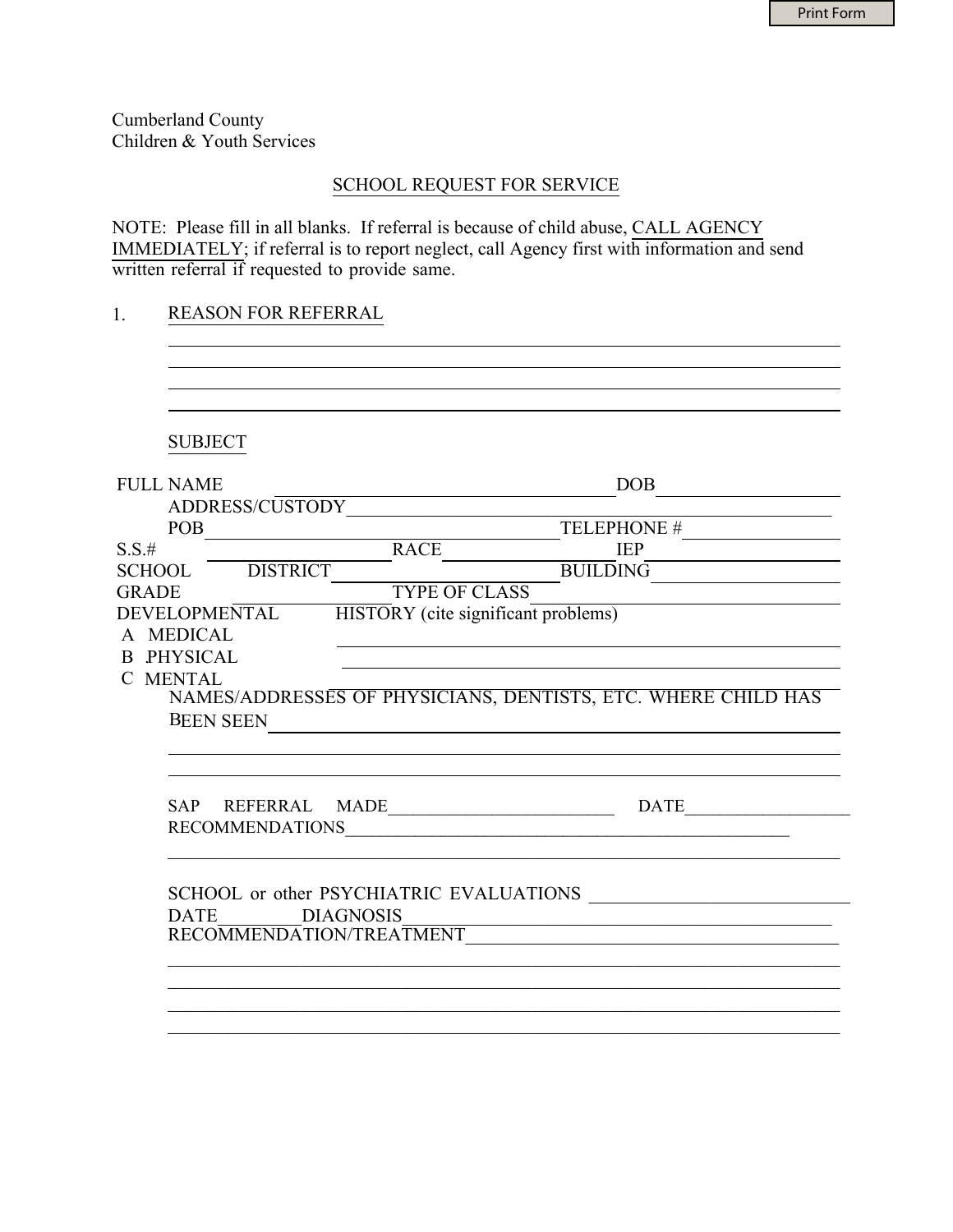| 3.       | <b>SIBLINGS</b>                                     |            |                                                                             |                              |  |
|----------|-----------------------------------------------------|------------|-----------------------------------------------------------------------------|------------------------------|--|
|          | <b>NAME</b>                                         | <b>DOB</b> | <b>ADDRESS/CUSTODY</b>                                                      | <b>SCHOOL DISTRICT/GRADE</b> |  |
|          |                                                     |            |                                                                             |                              |  |
|          |                                                     |            |                                                                             |                              |  |
| 4.       | <b>FATHER</b><br><b>FULL NAME</b>                   |            |                                                                             | <b>DOB</b>                   |  |
|          | <b>ADDRESS</b>                                      |            |                                                                             | POB                          |  |
|          |                                                     |            |                                                                             | TELEPHONE#                   |  |
|          | DATE OF DEATH/CAUSE                                 |            |                                                                             | WORK#                        |  |
| $S.S.$ # |                                                     |            | <b>RACE</b>                                                                 | <b>RELIGION</b>              |  |
|          | SIGNIFICANT MEDICAL PROBLEMS<br><b>COURT RECORD</b> |            |                                                                             |                              |  |
|          |                                                     |            | EDUCATION/HIGHEST GRADE COMPLETED                                           |                              |  |
|          |                                                     |            | PRESENT EMPLOYMENT (include where employed, hours of employment)            |                              |  |
|          |                                                     |            |                                                                             |                              |  |
|          |                                                     |            | MARITAL HISTORY (include names of previous spouses, present marital status) |                              |  |
|          |                                                     |            |                                                                             |                              |  |
| 5.       | <b>MOTHER</b>                                       |            |                                                                             |                              |  |
|          | <b>FULL NAME</b>                                    |            |                                                                             | <b>DOB</b>                   |  |
|          | <b>ADDRESS</b>                                      |            |                                                                             | POB                          |  |
|          |                                                     |            |                                                                             | TELEPHONE #                  |  |
|          | DATE OF DEATH/CAUSE                                 |            |                                                                             | WORK#                        |  |
| $S.S.$ # |                                                     |            | <b>RACE</b>                                                                 | <b>RELIGION</b>              |  |
|          | SIGNIFICANT MEDICAL PROBLEMS                        |            |                                                                             |                              |  |
|          | <b>COURT RECORD</b>                                 |            |                                                                             |                              |  |
|          |                                                     |            | EDUCATION/HIGHEST GRADE COMPLETED                                           |                              |  |
|          |                                                     |            | PRESENT EMPLOYMENT (include where employed, hours of employment)            |                              |  |
|          |                                                     |            | MARITAL HISTORY (include names of previous spouses, present marital status) |                              |  |
|          |                                                     |            |                                                                             |                              |  |
| 6.       |                                                     |            | STEP PARENT/LIVE-IN PARAMOUR (circle one)                                   |                              |  |
|          | <b>FULL NAME</b>                                    |            |                                                                             | <b>DOB</b>                   |  |
|          | <b>ADDRESS</b>                                      |            |                                                                             | <b>POB</b>                   |  |
|          |                                                     |            |                                                                             | TELEPHONE #                  |  |
|          | DATE OF DEATH/CAUSE                                 |            |                                                                             | WORK#                        |  |
| $S.S.$ # |                                                     |            | <b>RACE</b>                                                                 | <b>RELIGION</b>              |  |
|          |                                                     |            |                                                                             |                              |  |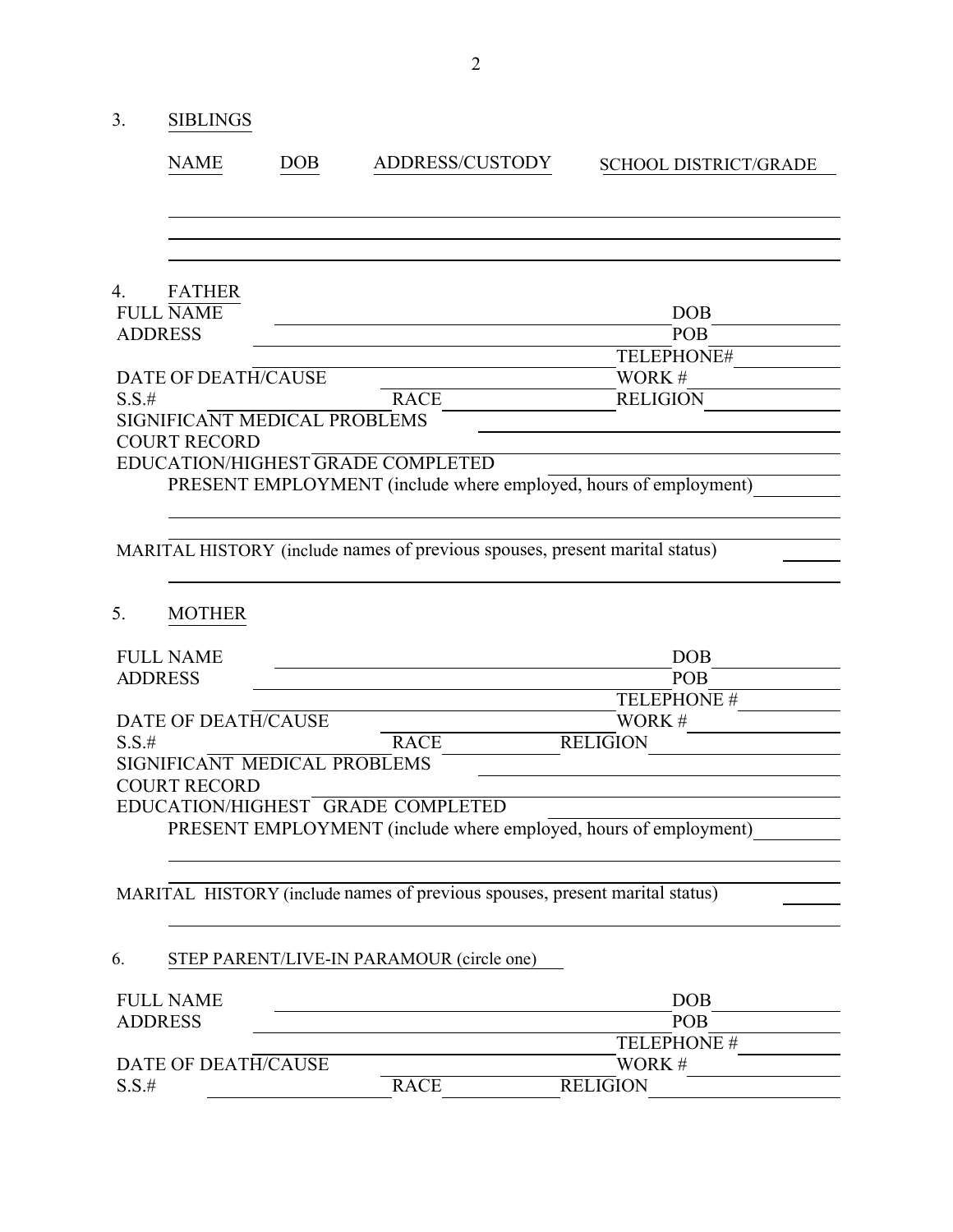SIGNIFICANT MEDICAL PROBLEMS

PRESENT EMPLOYMENT (include where employed, hours of employment)

7. OTHER PEOPLE IN THE HOME AND RELATIONSHIP TO SUBJECT(S)

 $\_$  . The contribution of the contribution of  $\mathcal{L}_1$  ,  $\mathcal{L}_2$  ,  $\mathcal{L}_3$  ,  $\mathcal{L}_4$  ,  $\mathcal{L}_5$  ,  $\mathcal{L}_6$  ,  $\mathcal{L}_7$  ,  $\mathcal{L}_8$  ,  $\mathcal{L}_9$  ,  $\mathcal{L}_9$  ,  $\mathcal{L}_8$  ,  $\mathcal{L}_9$  ,  $\mathcal{L}_9$  ,  $\mathcal{L}_8$  ,  $\mathcal{L}_$ 

## 8. EXTENDED FAMILY RESOURCES

9. OTHER AGENCIES INVOLVED WITH THE FAMILY

10. ACTIONS TAKEN BY THE SCHOOL Include when the school began requiring medical excuses, when the parents were cited, etc.). Attach full school attendance records (current year and all years enrolled), the Truancy Elimination plan developed by the school and family, and the most recent report card.

\_\_\_\_\_\_\_\_\_\_\_\_\_\_\_\_\_\_\_\_\_\_\_\_\_\_\_\_\_\_\_\_\_\_\_\_\_\_\_\_\_\_\_\_\_\_\_\_\_\_\_\_\_\_\_\_\_\_\_\_\_\_\_\_\_\_\_\_\_

| Please check off all services that apply to parents and/or truant child: |                             |  |
|--------------------------------------------------------------------------|-----------------------------|--|
| Detention                                                                | <b>Support Groups</b>       |  |
| In-School Suspension                                                     | <b>PASS Program</b>         |  |
| Out-of-School Suspension                                                 | Drug and Alcohol Evaluation |  |